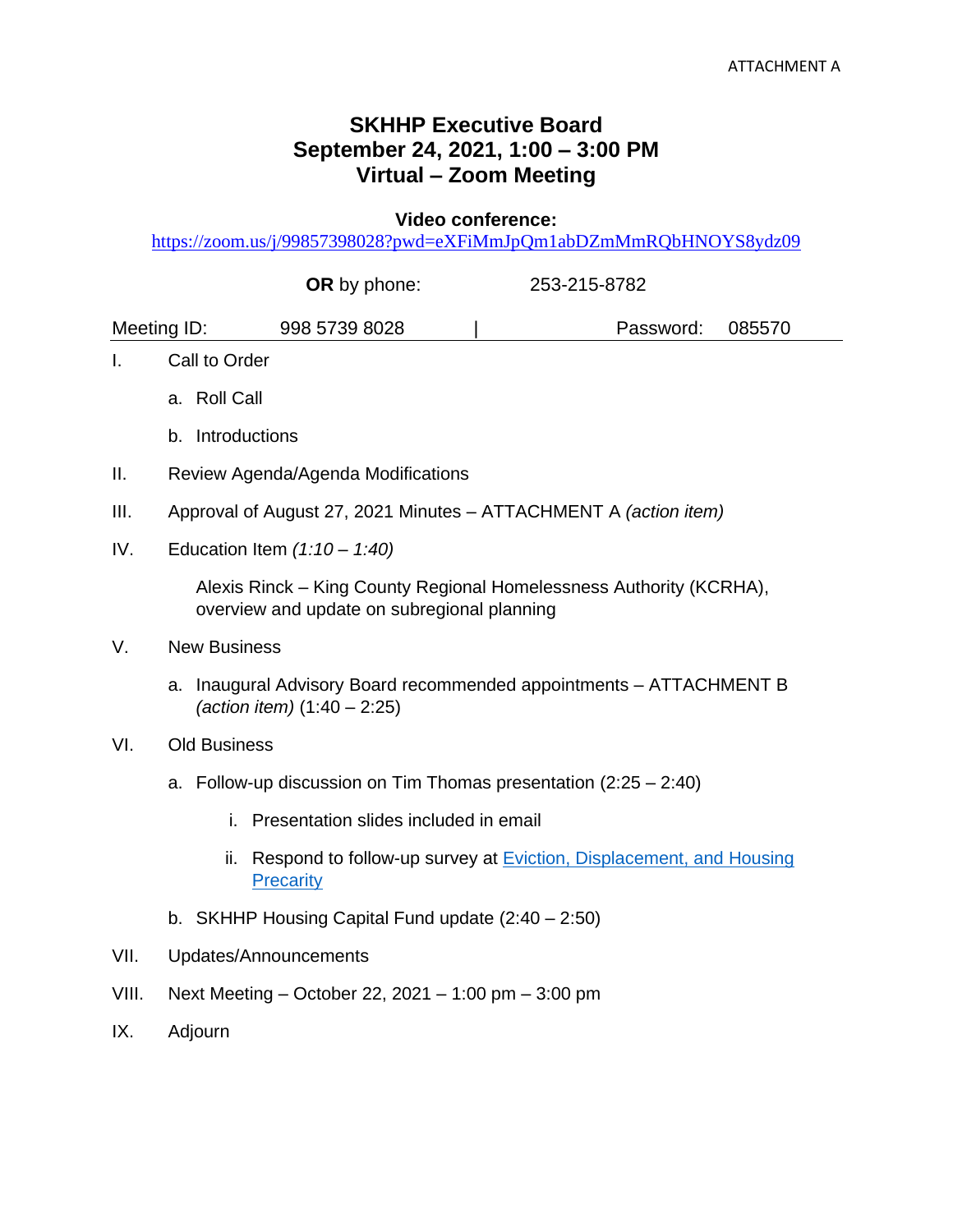# **Memorandum**



| To:   | <b>SKHHP Executive Board</b>              |
|-------|-------------------------------------------|
| From: | <b>Advisory Board Selection Committee</b> |
| Date: | September 24, 2021                        |
| RE:   | SKHHP Advisory Board recommendation       |

## **INTRODUCTION**

SKHHP staff began working to create a framework for an inaugural advisory board by conducting outreach with community leaders identified by the SKHHP Executive Board and SKHHP Staff Work Group during Fall 2020. The critical input received during this community outreach process informed the Advisory Board structure adopted by the Executive Board via Resolution 2021-02 in April 2021.

## **ADVISORY BOARD STRUCTURE SUMMARY**

While the SKHHP Advisory Board will in part define their role and priorities based on their unique individual and collective strengths, generally the purpose and role of the SKHHP Advisory Board, as adopted in Resolution 2021-02, is to:

- Provide connection and advancement of the broader interests of local communities
- Inform and influence SKHHP Executive Board decisions by providing recommendations to the Executive Board as outlined in the SKHHP Interlocal Agreement on land and/or money resource allocation for affordable housing projects, policy needs, and program design
- Strengthen Executive Board, staff workgroup and other related parties' understanding of the community needs and interests related to affordable housing and homelessness in South King County
- Provide recommendations on annual SKHHP work plan goals and priorities
- Provide ongoing analysis of SKHHP's goals, priorities, and resource allocations to ensure that decision-making supports SKHHP's intention to address disparities in the housing system and distribute resources using equity and racial justice for defining objectives and measuring progress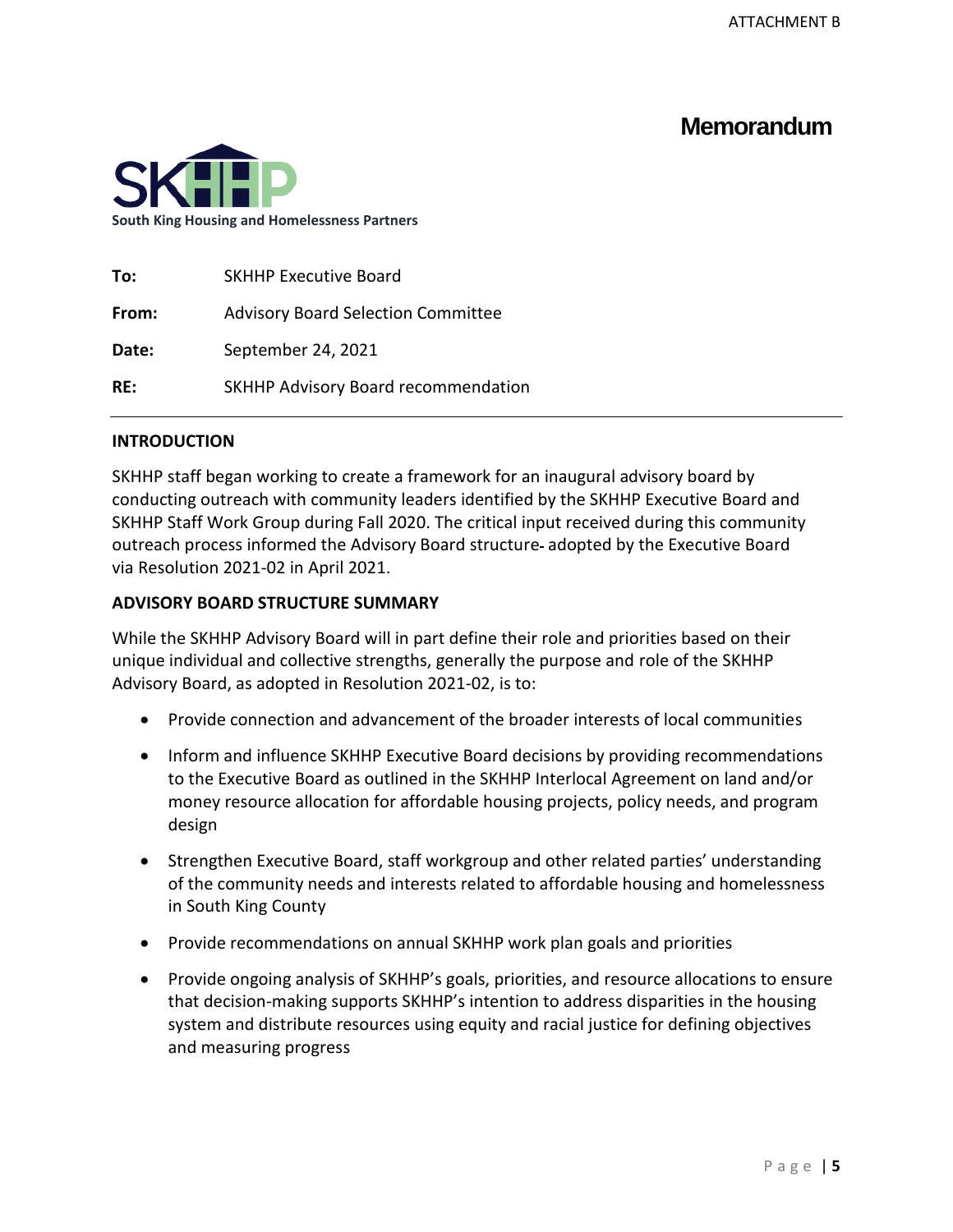• Provide recommendation on project and program specific engagement strategies that empower voices of communities that are most disproportionately impacted by housing insecurity

As adopted in Resolution 2021-02, the values and experience defined as priorities included a commitment to elevate the voices of Black, Indigenous, and people of color (BIPOC) community members by prioritizing BIPOC representation on the advisory board that reflects the population of BIPOC communities in South King County, and the following qualifications for individual Advisory Board members:

- Live, work, or be affiliated with service provisions within the South King County region
- Interest in collaboratively working in a team setting with various community and government stakeholders
- Personal and/or professional commitment to understanding and working to undo the impacts of institutionalized racism and disparities experienced by BIPOC communities
- Personal and/or professional expertise, and affiliation with agencies, coalitions, organizations, or networks from/or servicing the following communities:
	- o Low-income households
	- o Immigrant and refugee populations
	- $\circ$  People living with disabilities and/or behavioral health needs
	- $\circ$  People experiencing homelessness or housing insecurity including the following population groups:
		- Aging adults/seniors
		- BIPOC
		- LGBTQ+
		- Multigenerational households
		- People with a criminal history
		- Veterans
		- Youth

Recognizing that Advisory Board members may have intersectional identities, the aim is for the Advisory Board to collectively represent equal geographic distribution across SKHHP partner jurisdictions and incorporate the following knowledge and experience:

- Affordable housing/nonprofit housing developers
- Tenant rights educators and advocates
- Personal and/or professional knowledge of homelessness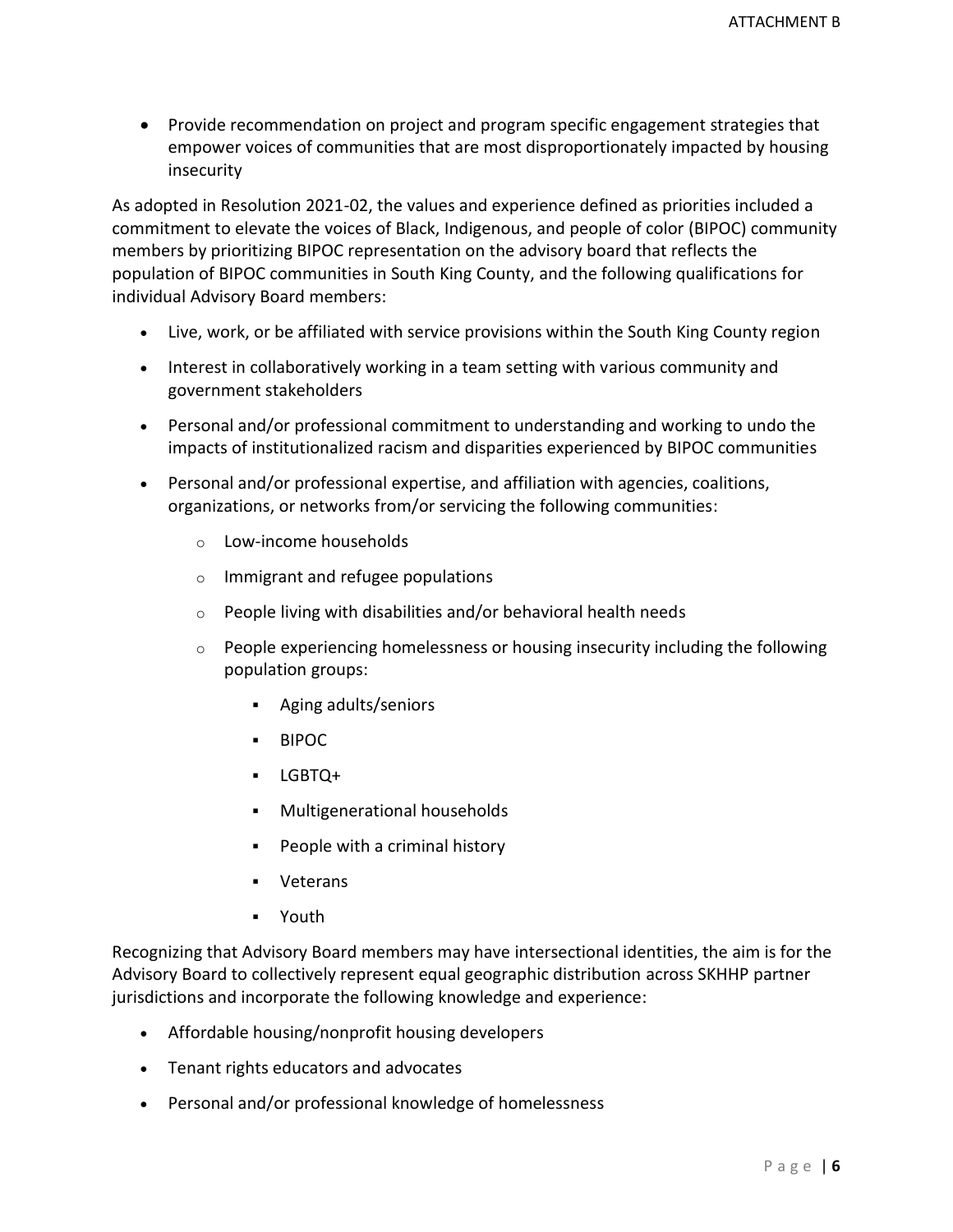- Affordable rental and homeownership housing finance expertise
- Experience and knowledge of South King County communities and community-based organizations and/or local and regional governance structures

## **RECRUITMENT & SELECTION PROCESS**

With the adoption of Resolution 2021-02, recruitment for advisory board members began in May 2021. With support from the SKHHP Executive Board, a subset of the SKHHP Staff Work Group and SKHHP staff formed a selection committee. The selection committee created a lowbarrier application that addressed the minimum qualifications of personal or professional affiliation with South King County and demonstrating a commitment to understanding and working to undo the impacts of institutionalized racism and disparities experienced by BIPOC communities.

Recruitment materials were distributed via the initial outreach list, the SKHHP Staff Work Group, the SKHHP Executive Board, additional targets strategically identified by Staff Work Group members, the SKHHP newsletter, and the SKHHP website. Additionally, partner jurisdictions subsequently shared the recruitment material via newsletters, listservs, and social media. SKHHP staff promoted Advisory Board recruitment at community and partner meetings and held two public information sessions on June 9 and June 22, 2021. Seventeen candidate applications were received by the June 30, 2021 priority deadline.

Based on the information shared in their application, candidates who met the minimum qualifications (see above) were invited to interview. One candidate did not meet the minimum qualifications and was not invited to move forward and a second candidate canceled their interview and declined to reschedule. Fifteen interviews were conducted by SKHHP staff and selection committee members between August 3 and August 18, 2021.

SKHHP staff and the selection committee developed interview questions that would allow candidates to elaborate on their interest in serving on the SKHHP Advisory Board, their understanding of the complexity of the housing crisis specifically in South King County, and their commitment to racial equity. Each interview was conducted by one SKHHP staff member along with one or two members of the selection committee. The selection committee along with all SKHHP staff met to conduct a final review of applicants and reach a consensus advisory board recommendation which was reviewed and agreed upon by the full SKHHP Staff Work Group prior to being brought forward to the SKHHP Executive Board for formal approval.

## **GROUP DESCRIPTION OF RECOMMENDED CANDIDATES**

Per the Interlocal Agreement, the SKHHP Advisory Board will consist of 12-15 members and be appointed by the Executive Board to four year terms, with a two term limit.

Grounded in the knowledge that BIPOC communities are disproportionately represented in people experiencing homelessness and housing insecurity and are currently and historically underrepresented in positions of power, we committed to ensuring Advisory Board demographics represent South King County. An estimated 45% of South King County residents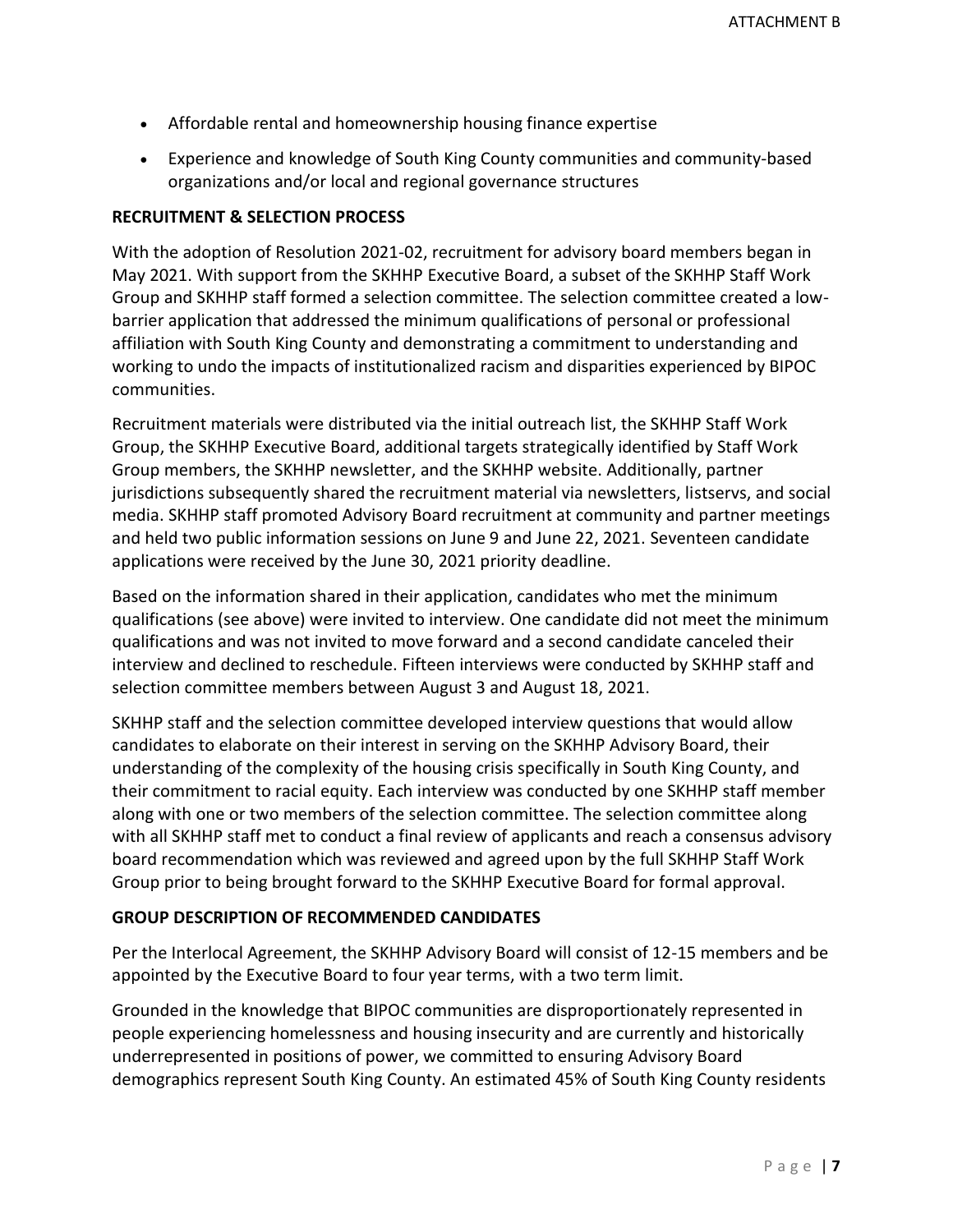identify as BIPOC. Given the composition detailed in this recommendation, 58% of the Advisory Board identifies as BIPOC.

The collective identities of the recommended board include individuals who identify as Asian, Black, Latinx, immigrant, veteran, and LBGTQ+.

The geographic representation includes individuals who live and work in Auburn, Burien, Covington, Des Moines, Federal Way, Kent, Renton, Tukwila and unincorporated King County, as well as folks who work in professional roles that serve South King County in general.

Professional and personal knowledge and experience of the recommended group of candidates includes advocacy for affordable housing and tenant rights, real estate development, housing policy, legislative affairs, social and mental health services, legal aid, and homelessness services. The recommended candidates each display a strong commitment and understanding of racial equity and disparities experienced by BIPOC communities in the housing system and have deep connections to communities across South King County.

## **RECOMMENDED CANDIDATES:**

## Aaron Johnson

Aaron Johnson worked with the United Nations for 15 years in Somalia and Afghanistan, has a law degree, and now works on behalf of the Congolese Integration Network, elevating the voices of BIPOC families and individuals losing their homes and communities through displacement and gentrification in South King County and in particular, Burien, Covington, Federal Way, Kent, Renton, and Tukwila. Aaron also has years of experience with King County Housing Authority's Consumer Advisory Council and the housing stability task force focused on SeaTac and Tukwila and also advocates for housing stability through the Homeless Alliance in Federal Way. Aaron has a wealth of experience working with immigrants and is eager to pair this experience with his personal experience as a person of color through his work on the SKHHP Advisory Board.

## Amy Kangas

Amy Kangas is a Burien resident and social worker working with tenants in South King County through King County Bar Association's Housing Justice Project. As a resident, she is very engaged in city council meetings, advocating for increased affordable housing and tenant protections and organizing other residents to engage with elected officials to advocate for more equitable housing policies. Amy will bring to the SKHHP Advisory Board her frontline experience with the disproportionate impact of the eviction crisis on South King County and BIPOC communities. Amy also has previous experience working at Downtown Emergency Service Center (DESC) as a mental health case manager working with individuals with disabilities experiencing homelessness and also as a permanent supportive housing (PSH) project manager, which affords her the additional perspective of the landlord side of PSH. Amy is also involved with the Washington Low Income Housing Alliance as legislative district lead. Through the interview process, Amy demonstrated her understanding that housing is a racial justice issue and a commitment to working with a strong equity lens.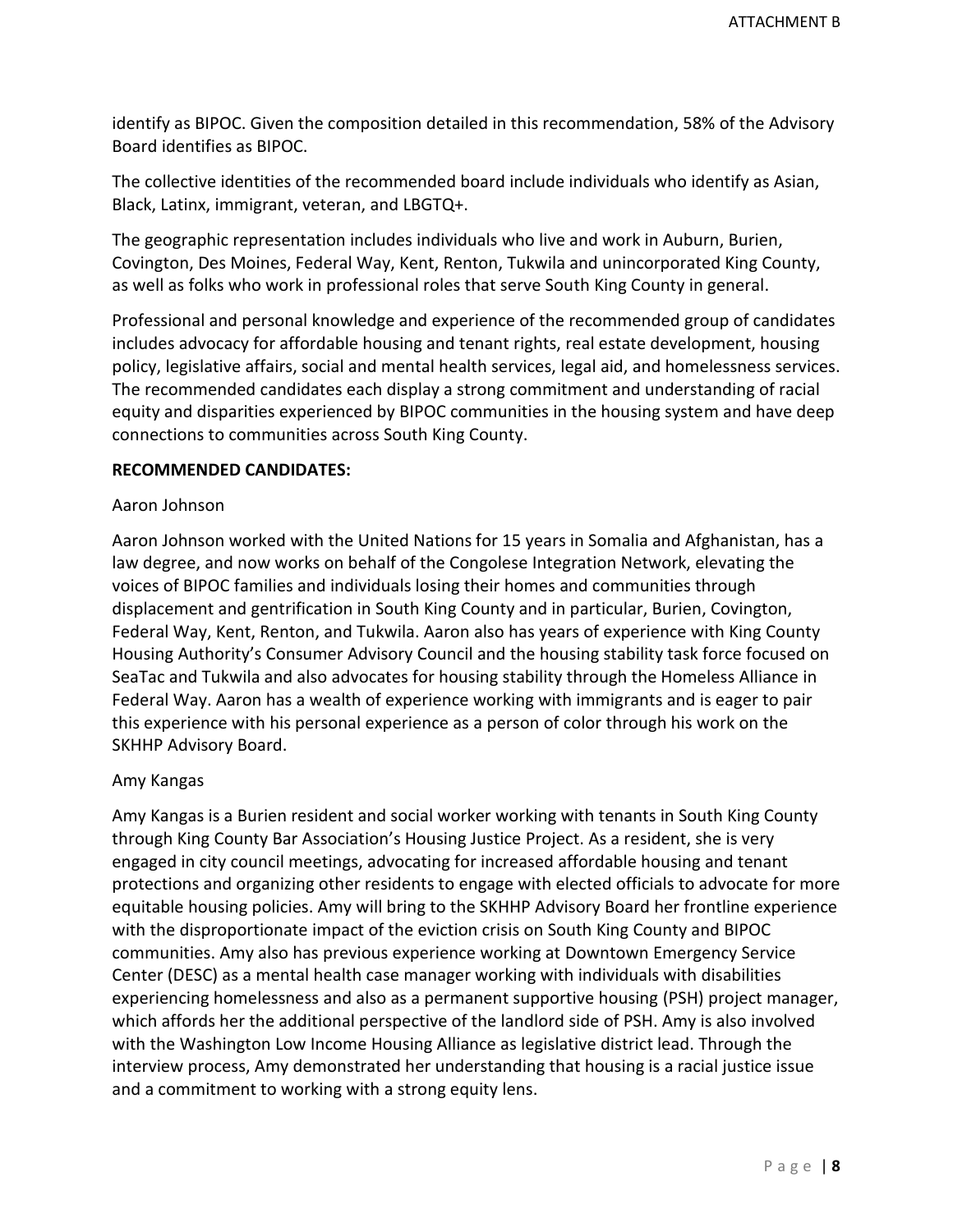## Andrew Calkins

Andrew Calkins is the Policy and Legislative Affairs Manager at King County Housing Authority, bringing six years of experience working for a large affordable housing developer, operator, and provider of low-income housing assistance. Andrew is an advocate for more equitable and impactful resources for affordable housing and will bring the voice of low-income South King County residents utilizing federal housing subsidies. He has a wealth of knowledge including financing acquisition, development, tax credits, bonds, and capital dollars from the federal government. Andrew also conducted a University of Washington graduate research project in partnership with the Housing Development Consortium (HDC) examining policy solutions to unhealthy housing in South King County, proposing solutions that have been advanced by some of the South King County jurisdictions. During the interview process, Andrew acknowledged the role that the Department of Housing and Urban Development and local Public Housing Authorities have played in advancing racist policies harming communities of color and is committed to identifying inequitable policies and practices and working toward dismantling them.

## Dorsol Plants

Dorsol Plants is a South King County resident, military veteran, and current Program Manager at Fusion, providing family homelessness support in Federal Way. Dorsol brings previous additional experience as Operations Manager at Domestic Abuse Women's Network. Dorsol will contribute to the SKHHP Advisory Board, a firsthand perspective of people moving out of King County entirely because they can no longer afford any of the available housing options, and a witness account of seeing communities disappear. Dorsol is very passionate about the need for a regional approach to housing solutions and is eager to contribute his frontline experience alongside an interest in land use policy and the intersection of governmental policy and individual needs.

## Idabelle Fosse

Idabelle Fosse lives in South King County, loves her neighborhood and wants to work to ensure Black families can continue to stay in her neighborhood. Idabelle is the Community Engagement and Racial Equity Manager at Seattle King County Public Health (Healthcare for the Homeless Network). Idabelle works on the frontline of the Covid 19 response and sees firsthand the disparities in South King County and the inequities that BIPOC communities face. Idabelle has a Master of Social Work degree and will bring her wealth of experience with direct service and policy work in the fields of Domestic Violence, mental health, HIV, and homelessness to the SKHHP Advisory Board. Idabelle was also co-chair of the Seattle Women's Commission and graduated from the Puget Sound Sage Community Leadership Initiative, working to create the Rainier Valley Corps. Through the interview process, Idabelle demonstrated an unwavering lifelong commitment to housing justice and racial equity work and a desire to share her knowledge and experience with SKHHP to work toward South King County housing solutions.

## Jennifer Hurley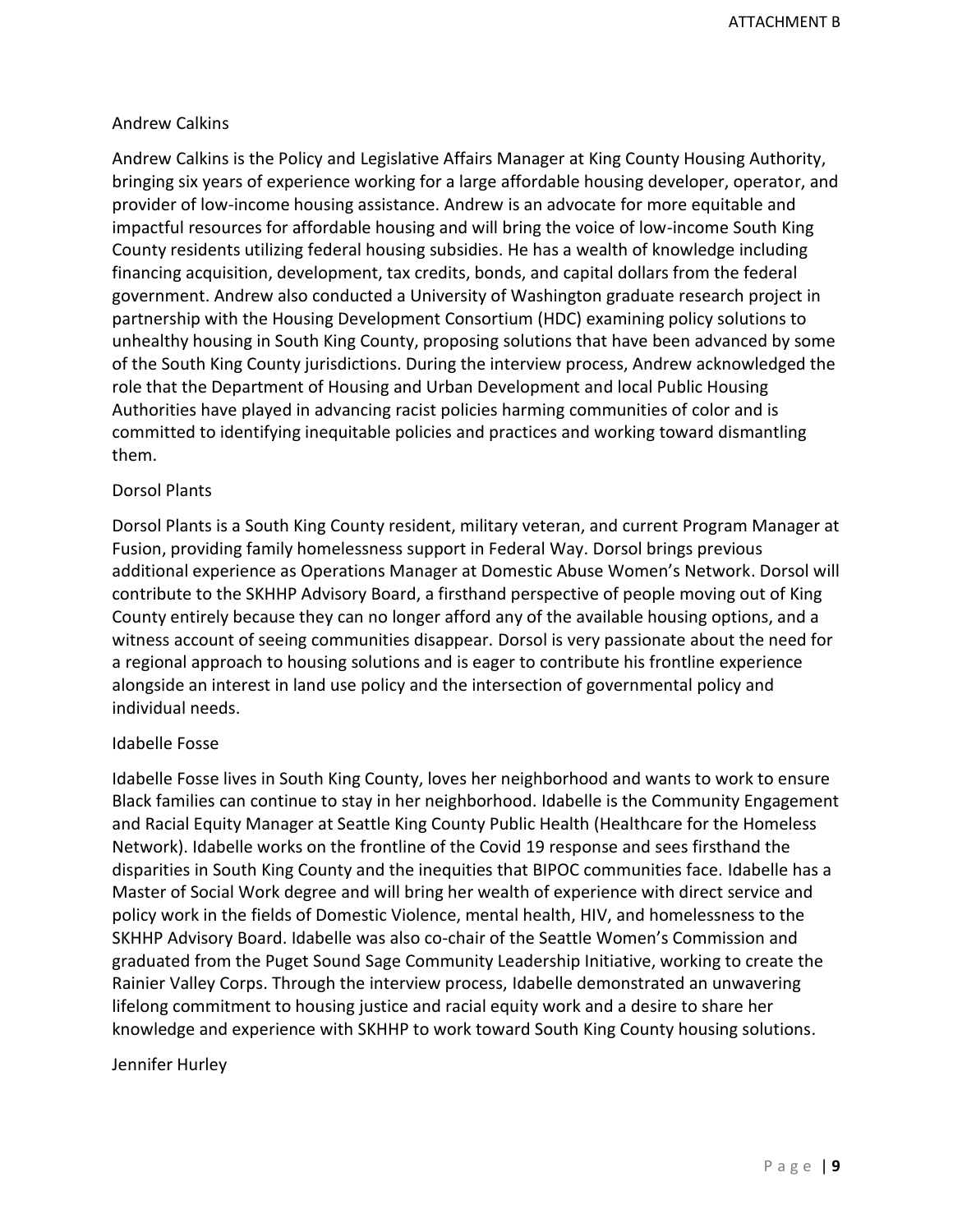Jennifer Hurley is a resident of unincorporated King County, living on the border of Auburn and Federal Way for the past 13 years, and previously living in Kent and Renton. Jennifer is rooted in South King County and volunteers at her son's school in Federal Way. Jennifer works with underserved seniors and veterans in South King County providing social services and helping them navigate resources with a focus on housing, financial and social stability. Jennifer brings a wealth of social work experience including work as a dialysis social worker in Burien, White Center, Federal Way, Renton, SeaTac, Auburn and Kent and also worked as a therapist in Federal Way. Jennifer has additional experience developing a Health Coach Program for high risk individuals and provided training in Motivational Interviewing and Understanding Social Determinants of Health. Jennifer is involved in local politics, serving as local precinct officer since 2017 and canvassing field director, canvassing in Auburn, Covington, Des Moines, Federal Way, and Kent, knocking on over 5,000 doors. Through the interview process, Jennifer demonstrated a passion for advocating for seniors living on fixed incomes lacking access to affordable housing and clearly thrives in community engagement work and looks forward to continuing her community building and organizing work on behalf of SKHHP.

## Kaitlin Heinen

Kaitlin Heinen is a Staff Attorney at King County Bar Association's Housing Justice Project and will soon be managing the eviction defense clinic in the Maleng Regional Justice Center in Kent. Kaitlin is a subject matter expert in landlord tenant law and sees firsthand the disproportionate impact of evictions on BIPOC communities and in particular, Black individuals and families in South King County. During the interview process, Kaitlin demonstrated a strong passion and commitment to housing justice and looks forward to continuing the work of educating herself and becoming bolder in her work to combat the systemic racial discrimination that impacts the housing crisis.

#### Linda Smith

Linda Smith is a lifelong advocate who has lived in Renton for the past 38 years. Linda is currently the Executive Director at SKY Urban Institute, a Renton-based organization that works with faith communities on housing and homelessness issues and was part of the Renton Housing Action Plan committee. Linda is also a co-chair of the King County Alliance for Justice, worked with Mary's Place for 12 years, and is part founder of Center of Hope Day Center and shelter, which transformed the old Renton city jail into a day center. Linda has lived experience of homelessness and now sees firsthand how elders, families with small children, and students of color are moving out of Renton because of the lack of affordable housing. During the interview process, Linda demonstrated a passion and commitment that is testament to the many years she has been actively working to eradicate injustice and create solutions to homelessness and housing stability. Linda is eager to contribute her vast knowledge and experience on behalf of SKHHP.

#### Maju Qureshi

Maju Qureshi has lived in Federal Way for 10 years, attended community college in Des Moines and has volunteered for environmental, youth, mental health and equity in education, and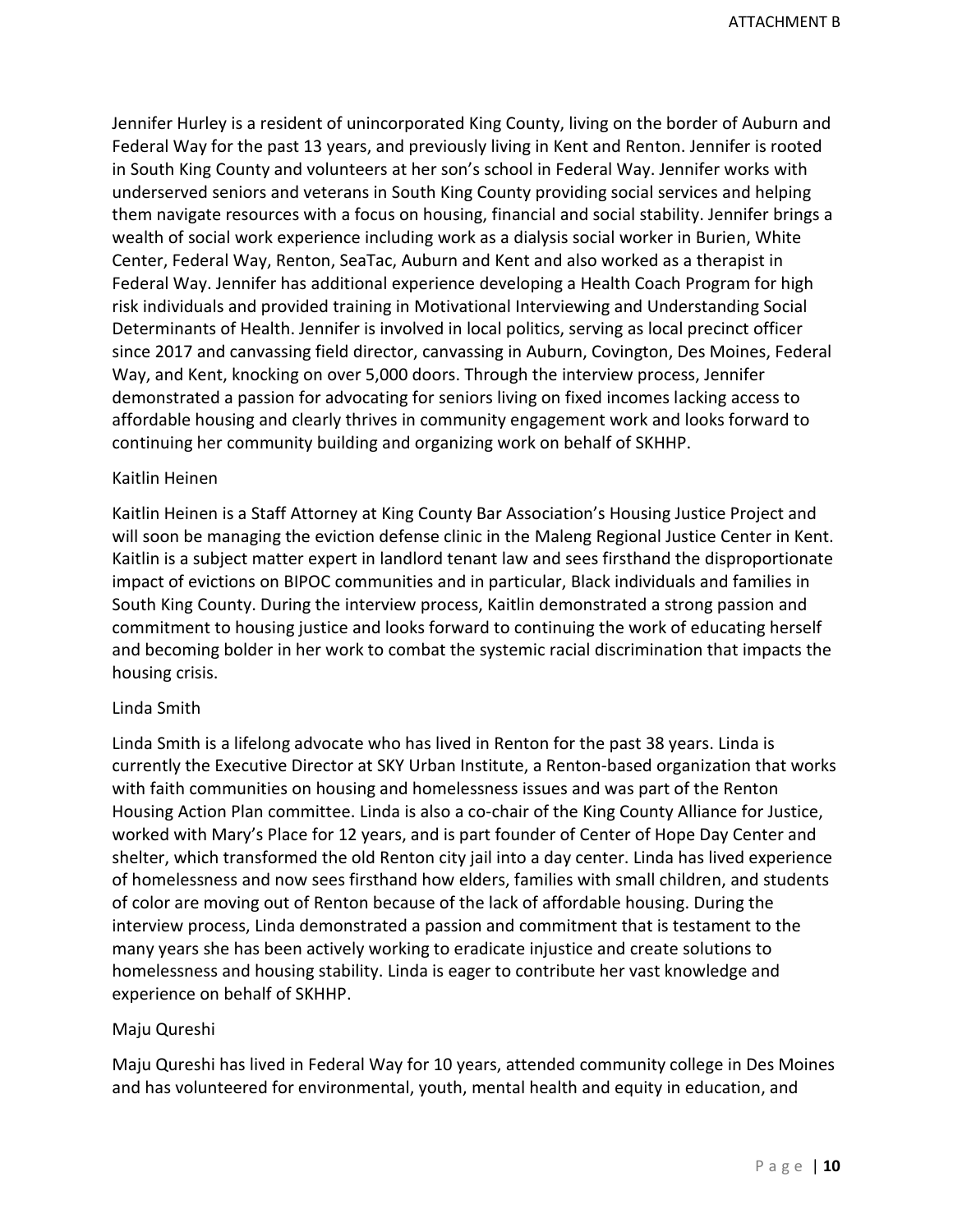transportation access causes over the years. Maju is now the Economic Stability Director at the Multi-Service Center, where she oversees employment, youth services, housing (transitional and PSH), emergency assistance and shelter programs. Maju also served on Federal Way's Diversity Commission, which contributed to city-wide initiatives to create spaces for minority populations to thrive. Maju will bring to the SKHHP Advisory Board a collaborative mindset, enthusiasm, and extensive knowledge of local resources. During the interview process, Maju demonstrated a strong commitment to serving communities of color who have been systematically oppressed and to working to reduce and eventually eliminate disparities in the housing system while using an equity lens to define strategies.

## Menka Soni

Menka Soni is founder and president of the nonprofit, AmPowering, which focuses on BIPOC communities in King County and works at a grassroots level to address homelessness and food security. Menka also works for T Mobile, where she is Employee Diversity co-chair. Menka is also involved with Renton's inclusion advisory board. During the interview process, Menka demonstrated a personal passion for relationship building and community outreach work and will bring to the SKHHP Advisory Board both her grassroots level experience along with corporate connections.

## Ryan Disch-Guzman

Ryan Disch-Guzman is the Outreach and Diversion Manager at Mary's Place. Ryan also conducted graduate research on the public health impacts of gentrifications on families of color in South King County, where he was involved with data analysis and program development. Ryan is eager to build deeper connections with South King County in general and Auburn, Burien, Renton, Tukwila in particular. Ryan will bring to the SKHHP Advisory Board a passion for elevating the voices of families and an understanding of the complex challenges families face around access to housing alongside connections to corporate donors. During the interview process, Ryan highlighted the fact that 60% of homeless families are Black and the need for their voices at the table. Ryan demonstrated a strong understanding of the indisputable link between affordable housing and homelessness issues and racism.

## Uche Okezie

Uche Okezie brings 18 years of housing experience and is currently Director of Real Estate Development at HomeSight, managing affordable housing and commercial projects. Uche also lives in Burien and is eager to be more involved in affordable housing decisions affecting her community. Uche is very aware of the worsening housing crisis in the South King County region and believes that housing is a human right and is excited to work to create solutions and policies that incorporate a holistic platform for people most impacted by the housing crisis, while ensuring that voices are heard. During the interview process, Uche demonstrated a passion for working to create more equitable housing solutions for BIPOC communities and in particular, Black home ownership.

## **WHAT ARE WE MISSING**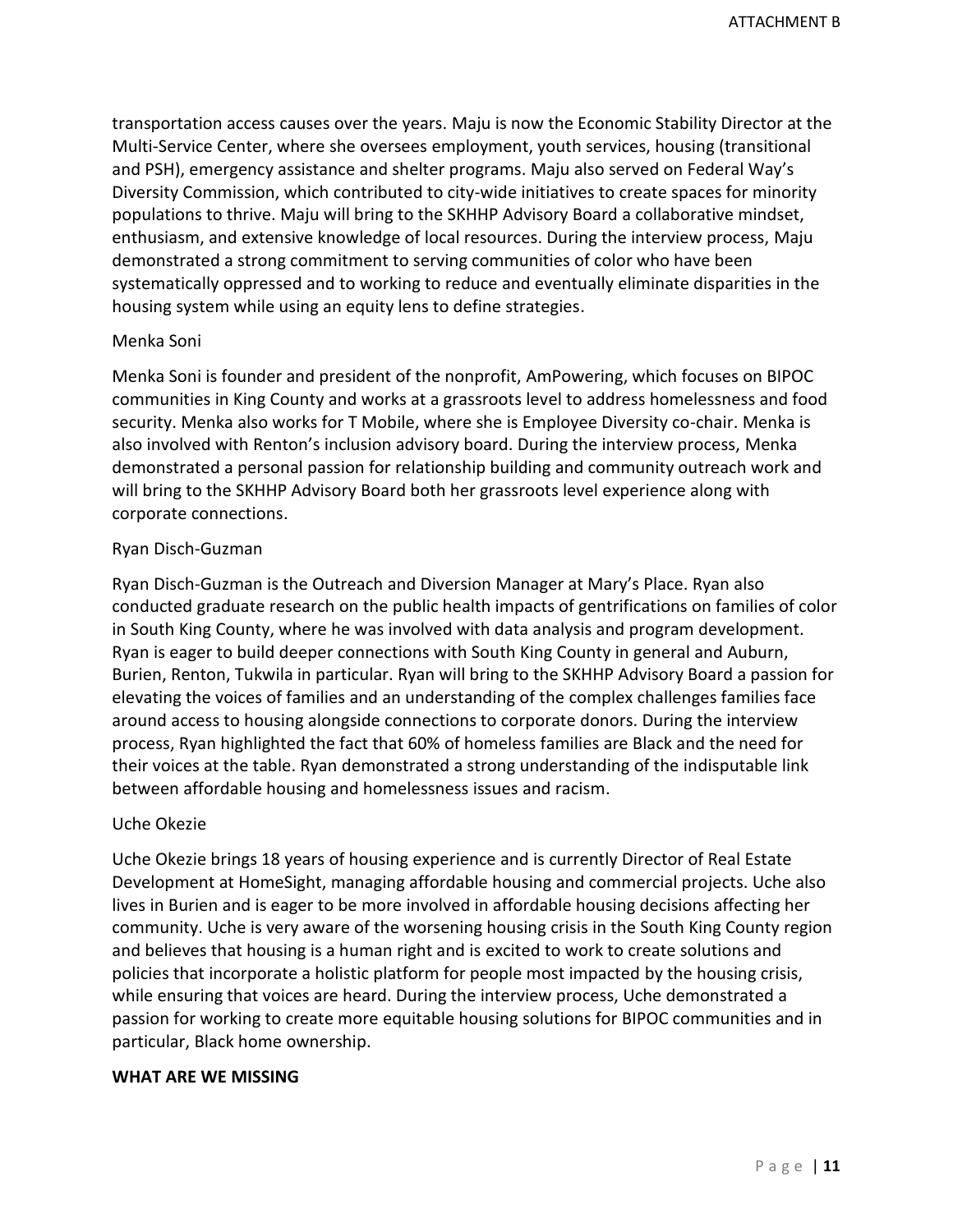Taking into consideration the skillsets, backgrounds, and experience identified in Resolution 2021-02 as priorities for the SKHHP Advisory Board, after evaluating the initial candidate pool, some key components are missing. With our commitment to these priorities, it is prudent to strive for deeper geographic diversity and maintain open seats on the initial Advisory Board in order to hold space for applicants who can contribute to SKHHP's work in these important areas. In particular, we have highlighted affordable housing development and housing finance as missing areas of expertise that were highlighted as priorities in the initial Advisory Board framework. Due to the high value of this area of expertise, we wish to maintain a minimum of three empty seats on the inaugural board for candidates who, in addition to meeting the minimum qualifications, possess this knowledge and experience.

## **NEXT STEPS**

In order to seek out candidates with the desired skills, experience and background as indicated above, we will begin targeted recruitment in the areas of interest indicated above, with the goal of creating a second round of recruitment, applicants, and interviews. We will aim to select additional candidates from the SKHHP jurisdictions that are less represented within the recommended candidates shown here. As part of this second round, we will also interview two additional candidates whose applications were received after the June 30 priority deadline.

- Timeframe for second round
	- o August/September: outreach to identify targets for recruitment
	- o October: receive applications
	- o November: conduct interviews & selection process
	- o December: recommendation to Executive Board

## **ATTACHMENTS**

- 1. SKHHP Advisory Board Application
- 2. SKHHP Advisory Board Interview Questions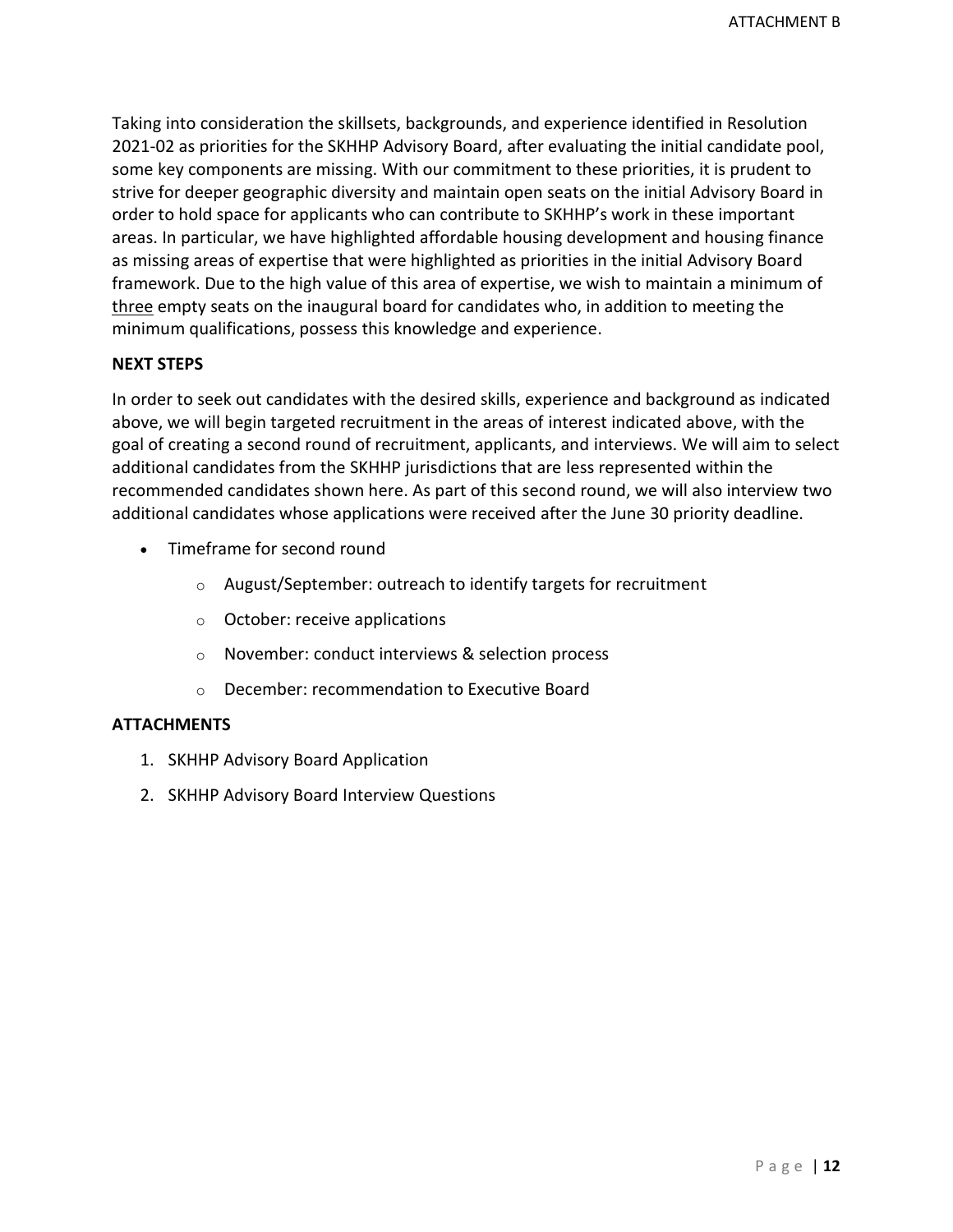### Attachment 1 - SKHHP Advisory Board Application



### **South King Housing and Homelessness Partners**

#### **Advisory Board Applicant Information**

For priority consideration, please complete the information below and send by June 30, 2021 to info@skhhp.org. Please include candidate's name in the email subject line.

Name:

Email:

Phone number:

Please select one:



I am applying as an individual community member

No

I am applying as a representative on behalf of my employer or community organization. Please list employer or name of organization:

SKHHP is a collaborative developed to provide a specific South King County focused space to address the housing needs for the communities within South King County. Are you personally and/or professionally affiliated with South King County? Please select yes or no below.

Yes

SKHHP is committed to working to ensure that policies, practices, and outcomes align with its intention to lead with equity, social, and racial justice. The lived experiences, perspectives, and expertise of Black, Indigenous and people of color are fundamental to the success of this work. Providing information in the section below is voluntary and will assist in achieving these goals.

#### Race/ethnicity:

| Generation range: $\boxed{\phantom{2}25}$ or younger $\phantom{2}25-39$ $\phantom{2}35-54$ $\phantom{2}40-54$ $\phantom{2}55-64$ $\phantom{2}65+$ |  |  |  |
|---------------------------------------------------------------------------------------------------------------------------------------------------|--|--|--|
|                                                                                                                                                   |  |  |  |

**Gender Identity:** 

Please also address the three questions on the following page.

Please feel free to be as concise or thorough as you like - you are welcome to simply use the space provided or attach additional pages if you wish.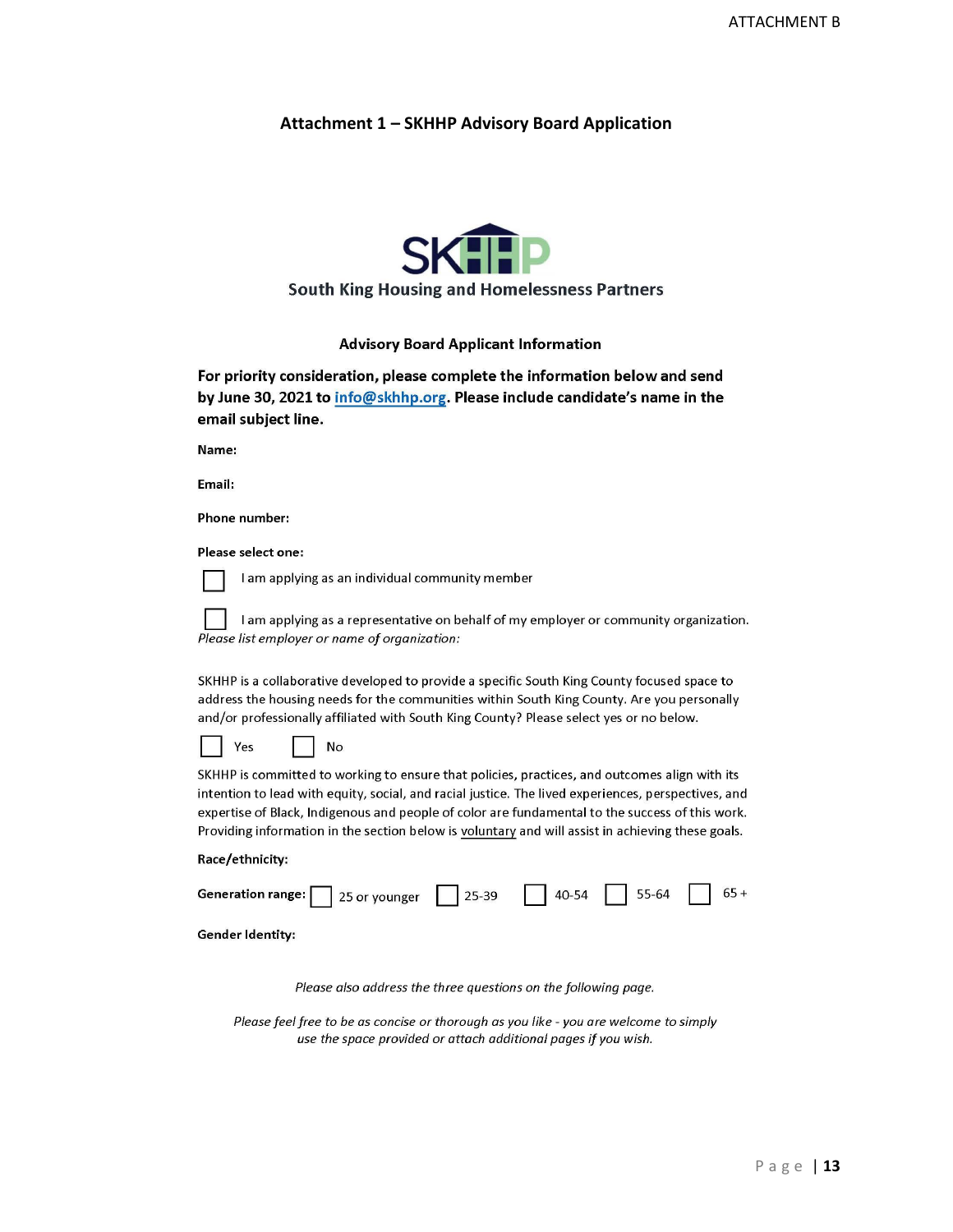1. Why are you interested in working with the SKHHP Advisory Board and what is your connection to South King County? (Your connection to South King County can be personal, professional, and/or community oriented. We are looking to learn specific details around what binds you to the South King County region. For example, this may be your family, employer, volunteer work, your community, etc.)

2. What traits, skills, connections, and experiences would you bring to the Advisory Board and what do you hope to gain from being on the Advisory Board?

3. King County's Equity and Social Justice Strategic Plan defines structural racism as: "the interplay of policies, practices, programs and systems of multiple institutions which leads to adverse outcomes and conditions for communities of color compared to white communities, that occurs within the context of racialized historical and cultural conditions." Please describe your understanding of institutional racism and its impact on creating barriers or challenges related to housing.